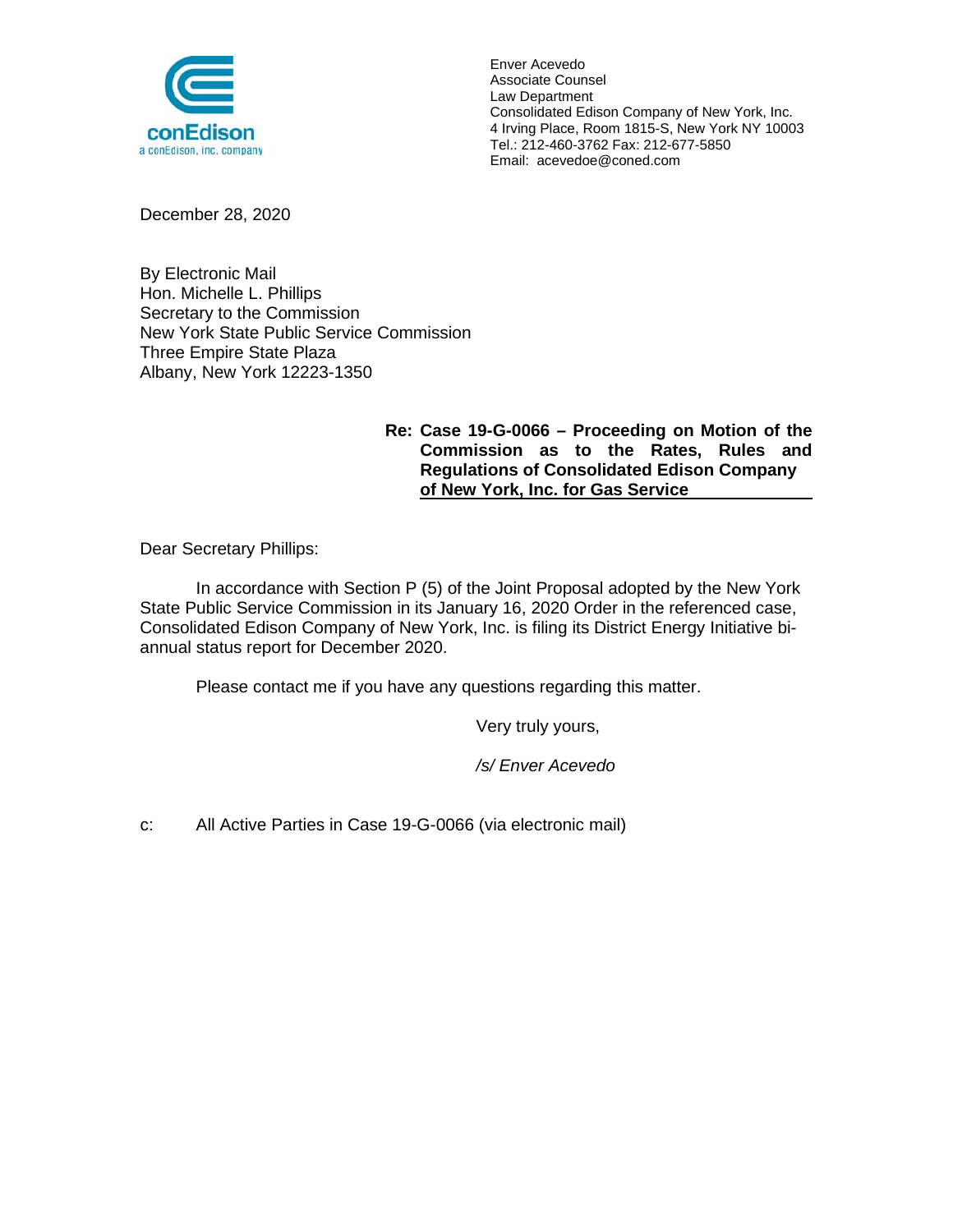## **December 2020 Status Report on the District Energy Initiative in Accordance with Case 19-G-0066 - Proceeding on Motion of the Commission as to the Rates, Charges, Rules and Regulations of Consolidated Edison Company of New York, Inc. for Gas Service.**

In accordance with the Gas Rate Plan established in Case [1](#page-1-0)9 -G-0066, $1$  Con Edison (Company) submits this status report on its District Energy Initiative and describes herein the planned schedule. Notwithstanding some delays related to the temporary suspension of non-emergency work in customer premises, the Company is advancing the District Energy Initiative while it continues to comply with state and local directives to protect the health and safety of Company employees and the public.

The work summarized below describes Con Edison's efforts to date on **Phase 1** (Detailed Assessment) as set forth in the Gas Rate Plan by reviewing the Company's work on the tasks that the Company will complete as part of that assessment. The Company is on track to complete this phase of the District Energy Initiative in early 2021.

*Task #1: Review of studies and benchmarking with other investor-owned utilities and state agencies Status: Complete*

The Company has completed its review of applicable studies, as well as benchmarking with other utilities and state agencies. The Company has also completed its internal engineering analysis, as described below (under Task #2). The Company will issue a request for proposals by no later than January 29, 2021 for a consultant to perform engineering services for loop design and customer design.

*Task #2: Identification of potential pilot locations through engineering analysis and technical potential assessments from third parties including the City of New York Status: Ongoing*

The Gas Engineering team conducted technical and probable analysis of its gas system in areas that contain small diameter cast iron/bare steel that is slated for replacement as part of the Company's safety programs.

This analysis considered the following:

- Location of the pipe slated for replacement
- Number of services (customers) that are attached to each segment
- Thermal availability (geothermal technical potential)
- Usage profile of the customers (low usage versus heating/commercial application usage)
- Economic and Environmental considerations (including community income profiles and air quality issues such as Title V permits)

<span id="page-1-0"></span><sup>1</sup> Case 19-G-0066, *Proceeding on Motion of the Commission as to the Rates, Charges, Rules and Regulations of Consolidated Edison Company of New York, Inc. for Gas Service*, Order Adopting Terms of Joint Proposal and Establishing Electric and Gas Rate Plan (Issued January 16, 2020). ("Gas Rate Plan")